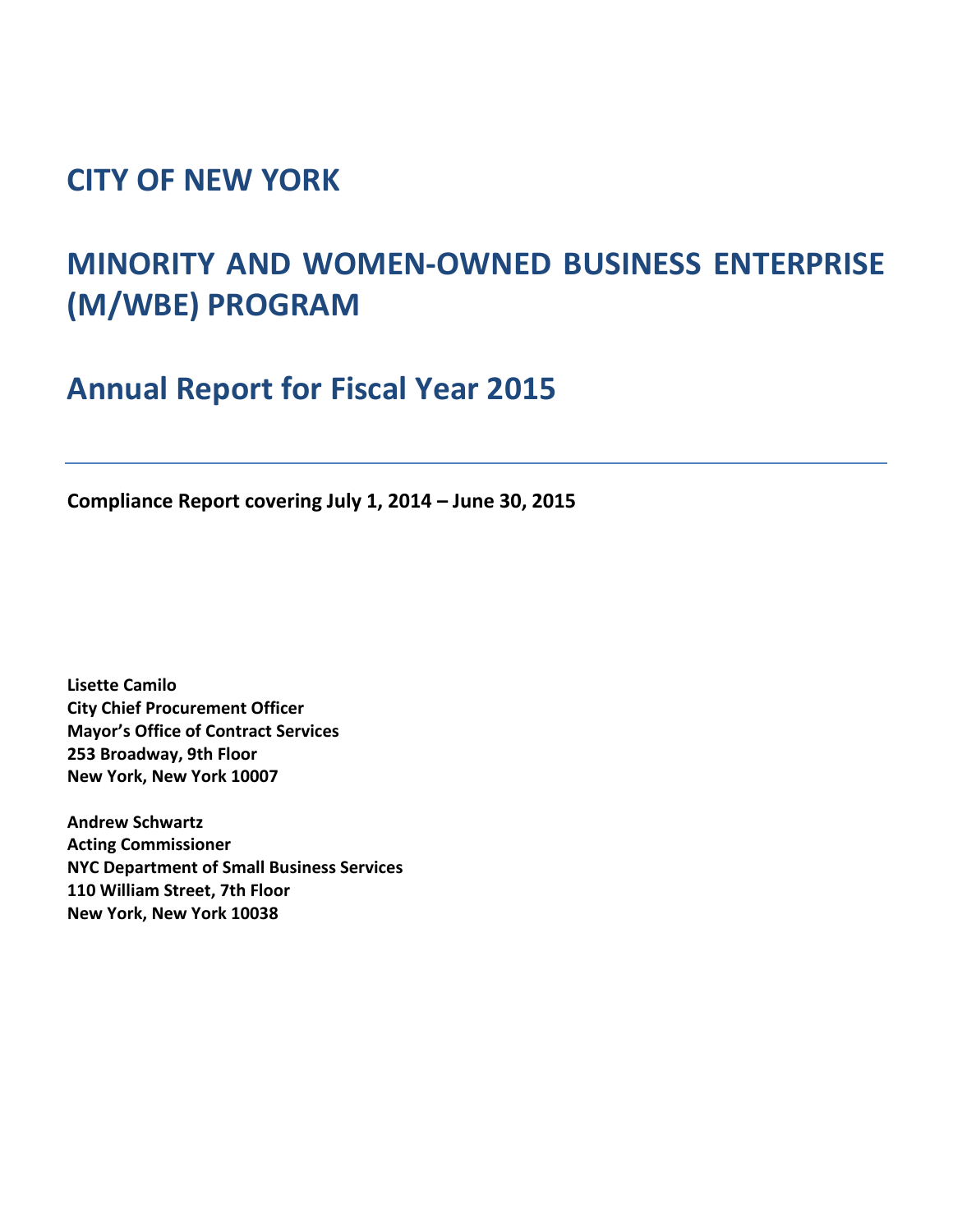### **Table of Contents**

| 5  |
|----|
|    |
|    |
| 9  |
| 10 |
|    |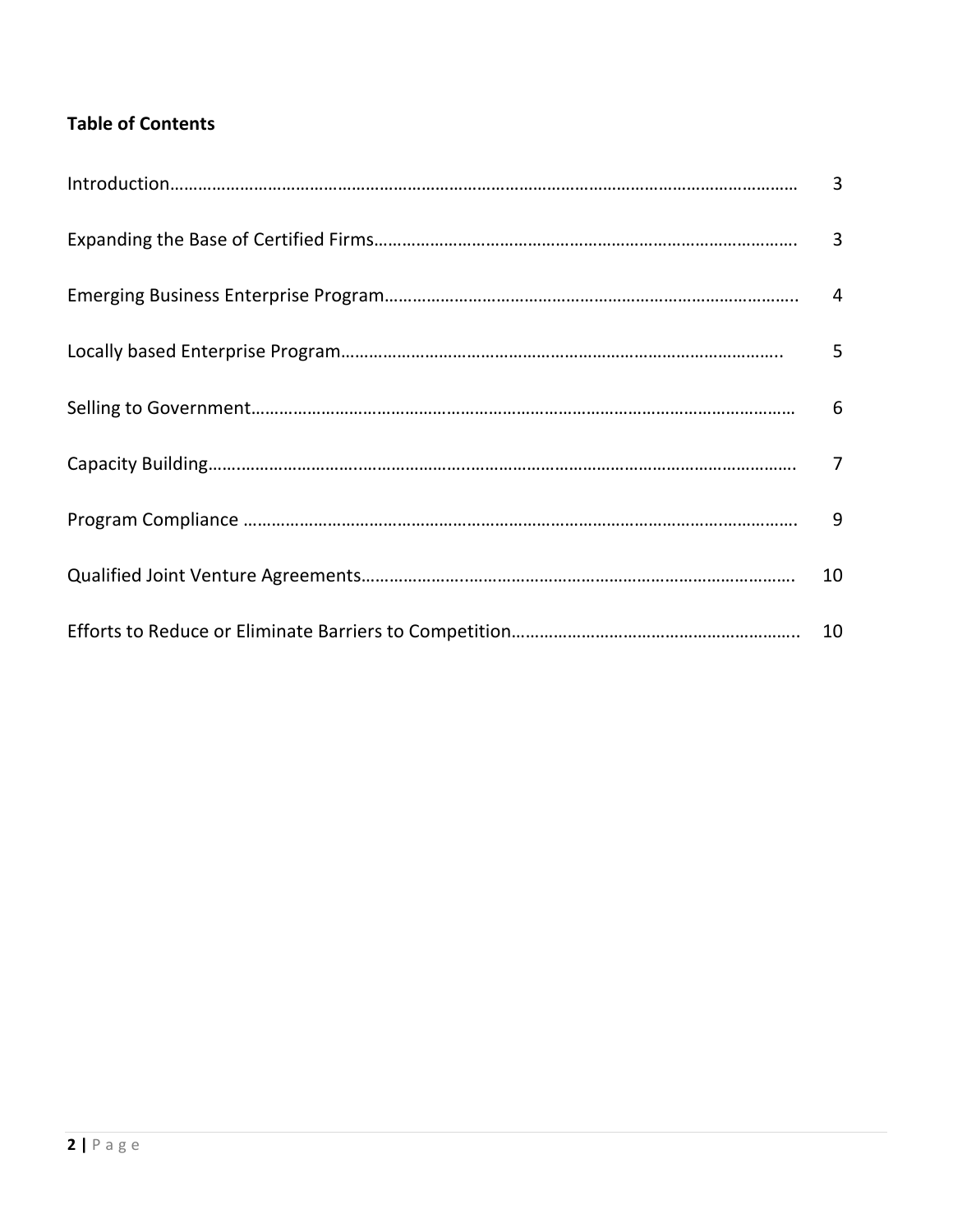#### **Introduction**

This report describes the City's efforts to ensure minority and women-owned businesses have greater access to public contracting opportunities. The reporting period covers program accomplishments for Fiscal Year 2015 (July 1, 2014 – June 30, 2015). As per the New York City Administrative Code §6-129(l)1, the report is jointly submitted by the Director of the Mayor's Office of Contract Services (MOCS), as City Chief Procurement Officer, and by the Commissioner of the Department of Small Business Services (SBS).

This report, along with the [Agency Procurement Indicators](http://www1.nyc.gov/site/mocs/resources/publications.page) published by MOCS, summarizes program activity, prime contract and subcontract utilization data for City-certified Minority and Women-owned Business Enterprises (M/WBEs) and Emerging Business Enterprises (EBEs), as well as additional data specified in Section 6-129 of the New York City Administrative Code. The report covers contracts that were registered and subcontracts approved in FY 2015, including procurements that were solicited before LL 1 became effective and subject to LL [1](#page-2-0)29.<sup>1</sup> The City's M/WBE program is administered jointly by SBS and MOCS.

In addition to the requirement that the City find vendors responsible, State law also requires that most contracts be awarded to the lowest responsive bidder or the best proposer. SBS has worked aggressively to expand opportunities for minority and women-owned firms by connecting them to a comprehensive range of programs that provide procurement technical assistance and capacity building support, as well as other resources to help them navigate and compete in the public procurement marketplace. In FY 2015 M/WBEs were awarded \$397 million in prime contracts subject to the M/WBE program, and \$75 million in eligible subcontracts. The report demonstrates that in FY 2015 the City and its agencies made substantial progress towards achieving citywide goals.

#### **Expanding the Base of Certified Firms**

 $\overline{\phantom{a}}$ 

SBS continues to increase the participation of M/WBE firms in City contracting by expanding its base of certified businesses. During the certification process, a company's ownership and management structure is thoroughly reviewed to ensure the applicant performs the key functions of the business. Minority and women-owned firms who choose not to certify with the City are neither tracked nor measured in the City's

<span id="page-2-0"></span> $1$  LL 1 amended the law that created the City's M/WBE program, LL 129 of 2005. The new law took effect on July 1, 2013.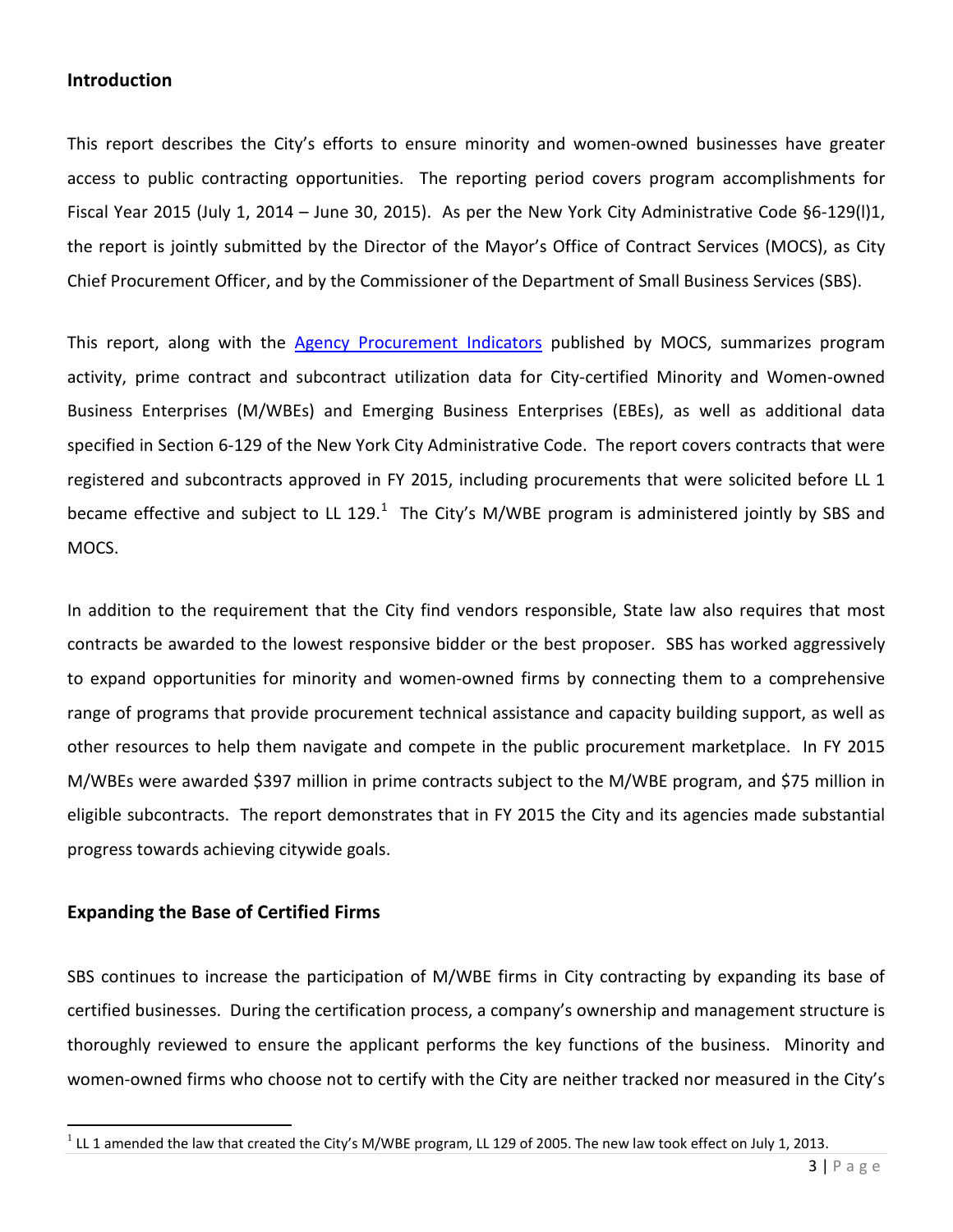performance reporting. To that end, SBS continues to work hard to simplify certification without compromising review standards. In February 2015, SBS launched the [NYC Online Certification Portal,](https://a801-sbscssp.nyc.gov/CitizenAccess/) an online portal enabling M/WBE firms to certify and recertify online, check the status of applications, and update their business profiles to better promote themselves to buyers. SBS also regularly conducts classes to educate small businesses on the certification process and application requirements. During FY 2015, SBS conducted 31 certification workshops for 503 businesses.

Various community partners help extend the reach of SBS' certification outreach efforts. Businesses receive assistance in applying for certification from these organizations, including the New York City Council-funded community-based groups that comprise the M/WBE Leadership Association, and the SBS network of Business Solutions Centers located throughout the five boroughs. This helps to ensure a higher quality application, making the submission and the certification review process easier and simpler. In FY 2015, SBS certified 620 new M/WBEs and recertified 383 M/WBEs, bringing the number of City-certified companies to 4,115 as of June 30, 2015. Our community partners help support the business growth of M/WBEs with marketing workshops, networking events, and business development services. During the reporting period, SBS collaborated with local development corporations, trade associations, industry membership organizations and local chambers of commerce on 155 events to spread the word about the benefits of certification and the range of capacity-building services available citywide to help businesses grow.

#### **Emerging Business Enterprise Program**

Local Law 12 of 2006 created the Emerging Business Enterprise ("EBE") program directed at expanding procurement opportunities to disadvantaged businesses. Although similar outreach approaches and capacity-building initiatives were and continue to be undertaken by SBS to successfully implement the M/WBE and EBE programs (SBS often targets potential M/WBE and EBE groups simultaneously), the outcomes of such measures are quite different. Similar to the federal DBE program, eligibility for EBE certification under the City's program requires that applicants satisfy a two prong test of economic disadvantage and social disadvantage. Where social disadvantage is presumed for M/WBEs and further evaluation of social or economic disadvantage criteria is not required for those individuals, the City's EBE program criteria relies on individual and specific determinations of an applicant's disadvantage. As of June 30<sup>th</sup>. 2015, there are 3 certified EBE companies. Unlike the M/WBE program, limited participation in the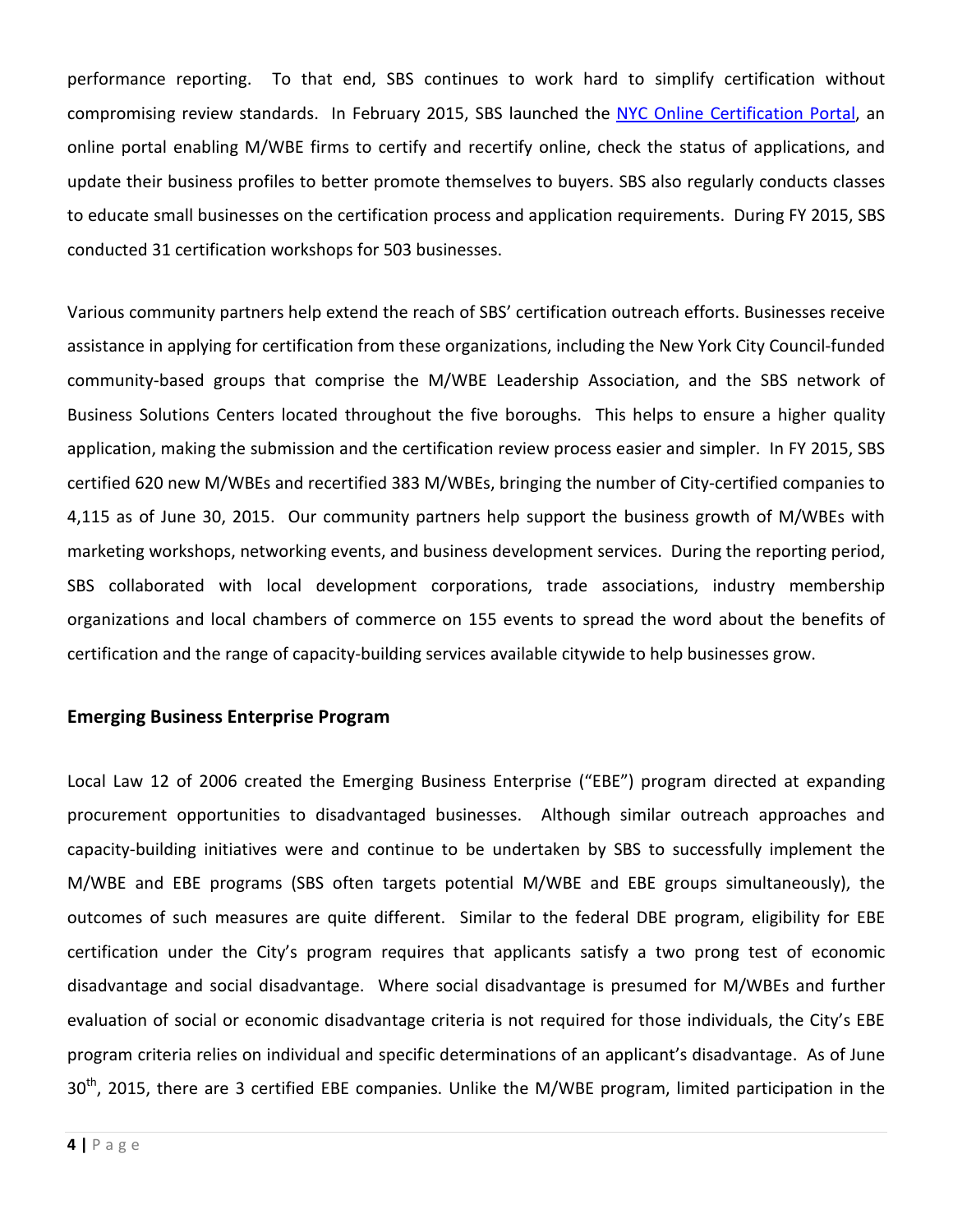EBE program has made it difficult for City agencies to set goals on contracts. Accordingly, there were no awards to EBEs during FY 2015.

SBS continues to strive towards increasing participation in the EBE program through a wide range of outreach efforts regularly conducted with businesses and community partners. Once increased participation in the EBE program is achieved, City agencies will have sufficient availability of certified EBE firms needed to set feasible contract goals.

#### **Locally-based Enterprise Program**

Although the Locally Based Enterprises (LBE) program is not referenced in Administrative Code §6-129, LBE is a certification category administered by SBS and the applicability of the LBE program in City procurement is impacted by the M/WBE program. As set forth in Administrative Code §6-108.1, the LBE program is designed to promote the growth of small construction firms through greater access to contracting opportunities with the City. Generally, the program requires agencies to utilize LBEs as a prime or subcontractor on specific construction contracts. However, the number of contracts subject to the LBE program has substantially decreased in recent years due to other goal-setting programs established by the City, State and federal governments. Under the LBE program rules, contracts are excluded from the program if they are federally or State funded and subject to their requisite goal programs. Federally funded construction projects are generally subject to the Disadvantaged Business Enterprise program and State funded contracts are subject to other goals requirements as well, including Article 15-A of the New York State Executive Law. As many City construction contracts are federally and State funded and subject to subcontracting goals under those programs, they are not covered by the LBE program. With the creation of the City's M/WBE program, M/WBE subcontracting goals are applied to City funded construction contracts in lieu of LBE goals. Accordingly, this further limits the applicability of the LBE requirements. With the support of the Council, we have worked to ensure that M/WBE goal requirements are attached to as many contract opportunities as possible.

During FY 2015, SBS certified 18 firms as LBEs, bringing the total number of LBE certified firms to 27 as of June 30<sup>th</sup>, 2015. Many of our LBEs are also certified as minority and women-owned businesses and can be considered for targeted subcontracting opportunities on City construction projects with M/WBE goals.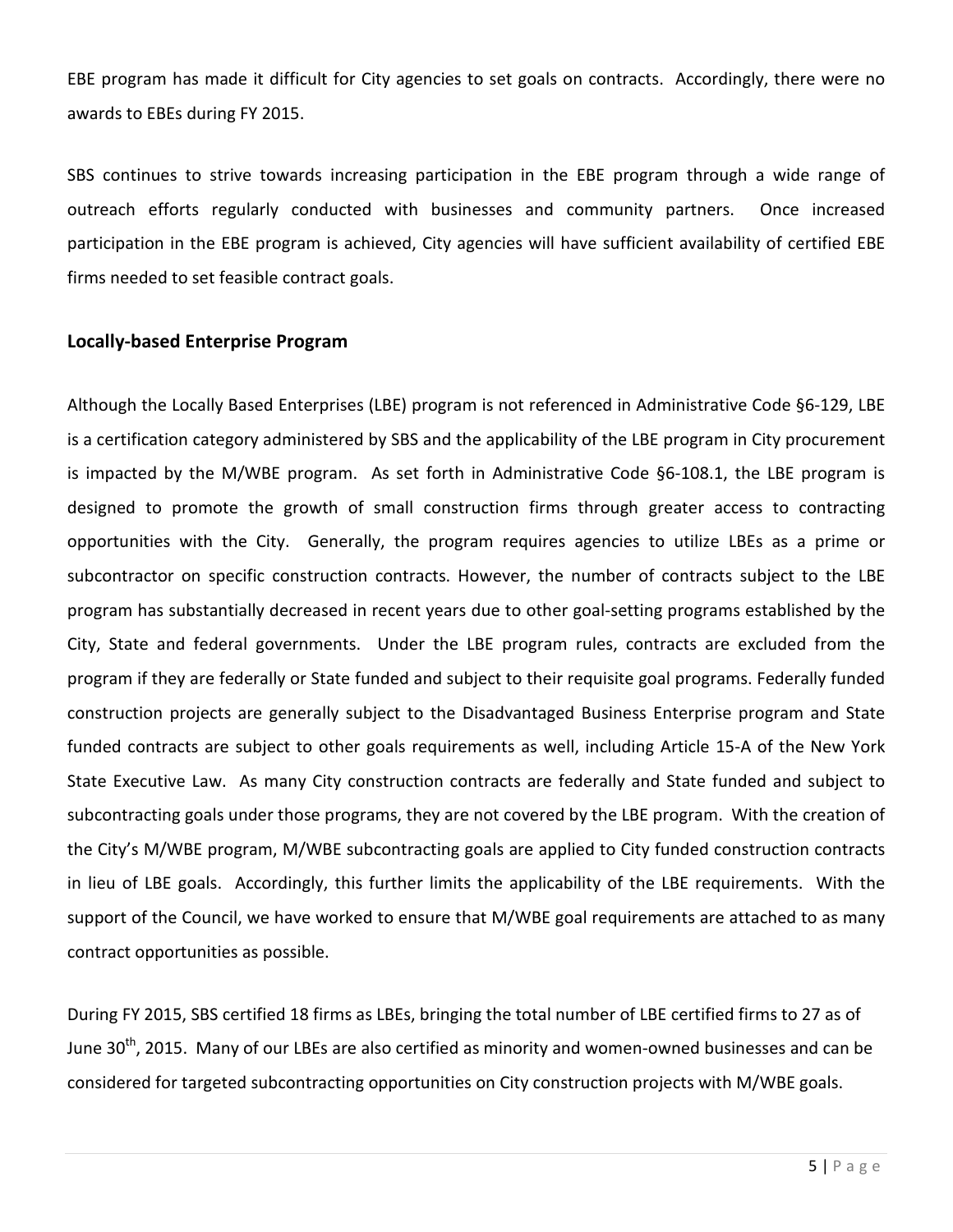During the reporting period, LBEs were awarded a total of \$3.6 million in all types of prime and subcontract awards.

#### **Selling to Government**

SBS offers selling to government services that help M/WBEs navigate the City's procurement system. Services are provided through a combination of workshops and one-on-one assistance. To be an effective bidder on City contracts, M/WBEs must understand the City's procurement rules, the types of contracts, contract sizes, and how to interpret and respond to solicitations. M/WBEs must also maintain the most upto-date information on their profile in SBS' Online Directory of Certified Businesses [\(www.nyc.gov/buycertified\)](http://www.nyc.gov/buycertified) and other City procurement systems. In FY 2015, SBS worked with 464 companies to help them understand the City's procurement rules, introduce them to NYC government contracting, explain the benefits of certification, and update their contact information and business profiles.

During the reporting period, 376 companies attended SBS' regularly scheduled workshop "Selling to Government", a monthly workshop open to the public that provides firms with the foundational basics of government contracting.

Through SBS' Technical Assistance Program, firms receive one-on-one assistance on submitting the most competitive bids and proposals for City contracting opportunities. In the reporting period, SBS held oneon-one sessions for 154 firms. Additionally, in FY 2015, 293 companies attended SBS' "Technical Assistance" monthly workshops that provide targeted M/WBE industry groups comprehensive techniques on government contracting.

SBS also works with the New York City Council through the M/WBE Leadership Association to provide certified firms with more capacity-building services, including help applying for loans and surety bonds, preparing bids and proposals, and marketing to both the public and private sector. In FY 2015, member organizations sponsored 88 events and provided 1,153 one-on-one assistance sessions.

During FY 2015, SBS held two Citywide Procurement Fair events, helping to connect New York City minority and women-owned businesses to public and private contracting opportunities and other resources.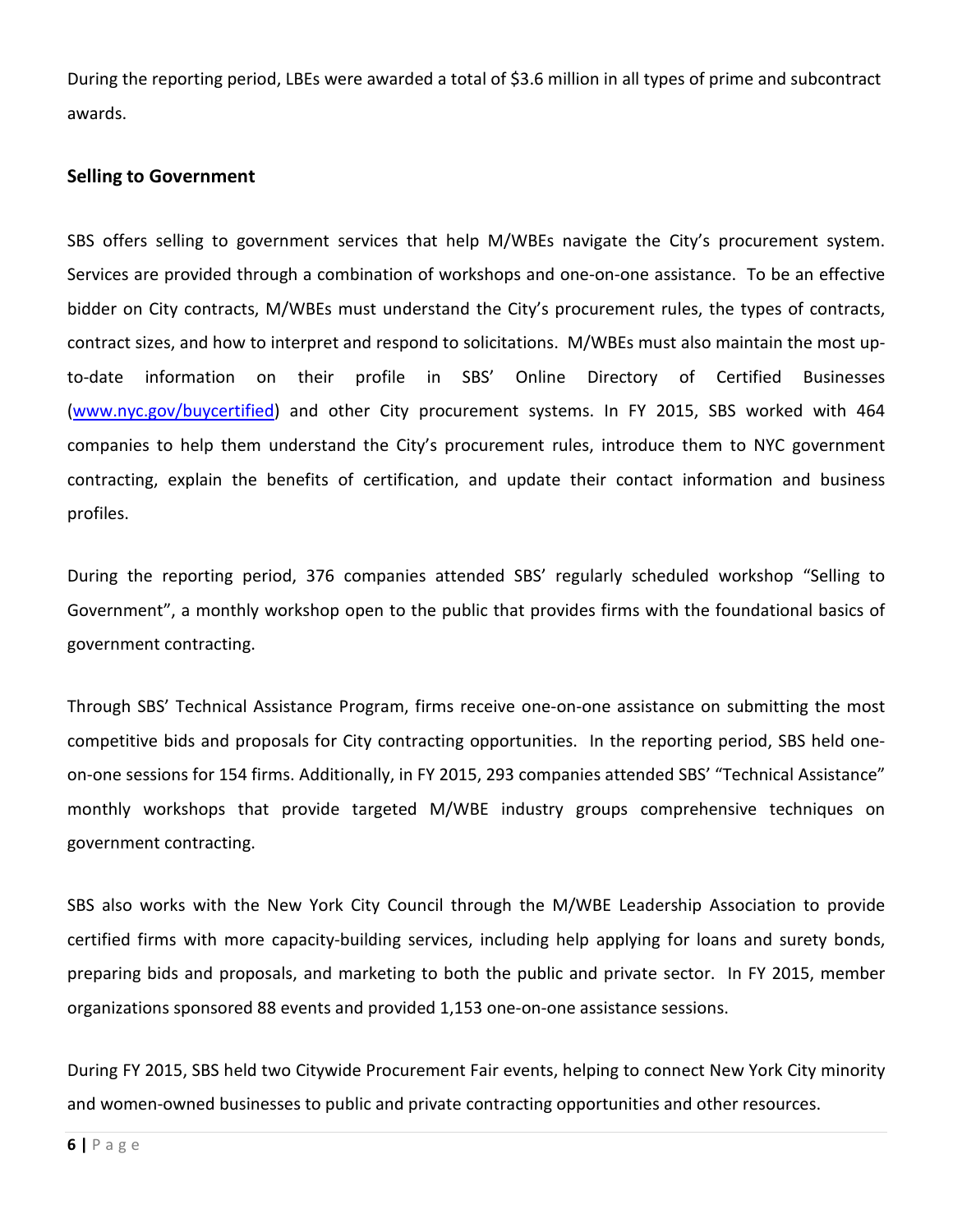On November 13<sup>th</sup>, 2014, Mayor Bill de Blasio kicked off the 8th Citywide Procurement Fair with remarks, along with Counsel to the Mayor and M/WBE Program Director Maya Wiley, SBS Commissioner Maria Torres-Springer, and MOCS Director Lisette Camilo. More than 600 certified M/WBEs attended the fair with purchasers from more than 70 City and State agencies and public authorities, as well as several private-sector companies. The fair offered eight Opportunity Rooms where participants could learn about current and upcoming contracting opportunities.

On June 4<sup>th</sup>, 2015, SBS hosted the 9th Citywide Procurement Fair at BNY Mellon. SBS Commissioner Maria Torres-Springer opened the event, followed by remarks from Counsel to the Mayor and M/WBE Program Director Maya Wiley, and MOCS Director Lisette Camilo. Over 700 certified M/WBEs attended the event, along with procurement representatives from more than 80 City and State agencies and public authorities, and several private sector companies. The fair offered twelve Opportunity Rooms where participants learned about current and upcoming contracting opportunities, and two workshops: "How to Market Your Business Using Social Media" and "Accessing Capital".

#### **Capacity Building**

SBS administers a set of capacity-building programs and services for M/WBEs and small businesses that are designed to help firms better bid on, win and perform on City contracts.

**Contract Financing** helps address the challenges that small businesses have in funding initial expenses, or mobilization costs relating to City contracts, such as labor and equipment costs. Short-term working capital loans are available to firms that are awarded City contracts through partnerships with New York Business Development Corporation and Business Outreach Center Capital. In the reporting period, SBS facilitated twenty loans totaling \$1.2 million to 16 firms.

**Bond Readiness** provides M/WBE certified construction and trade companies with financial management skills to help them secure or increase surety bonds necessary to compete on City contracts. The program provides eight months of classroom training and one-on-one assistance, as well as introductions to a network of surety agents. Twenty-two M/WBEs graduated from the 2014-15 cohort of Bond Readiness in May 2015.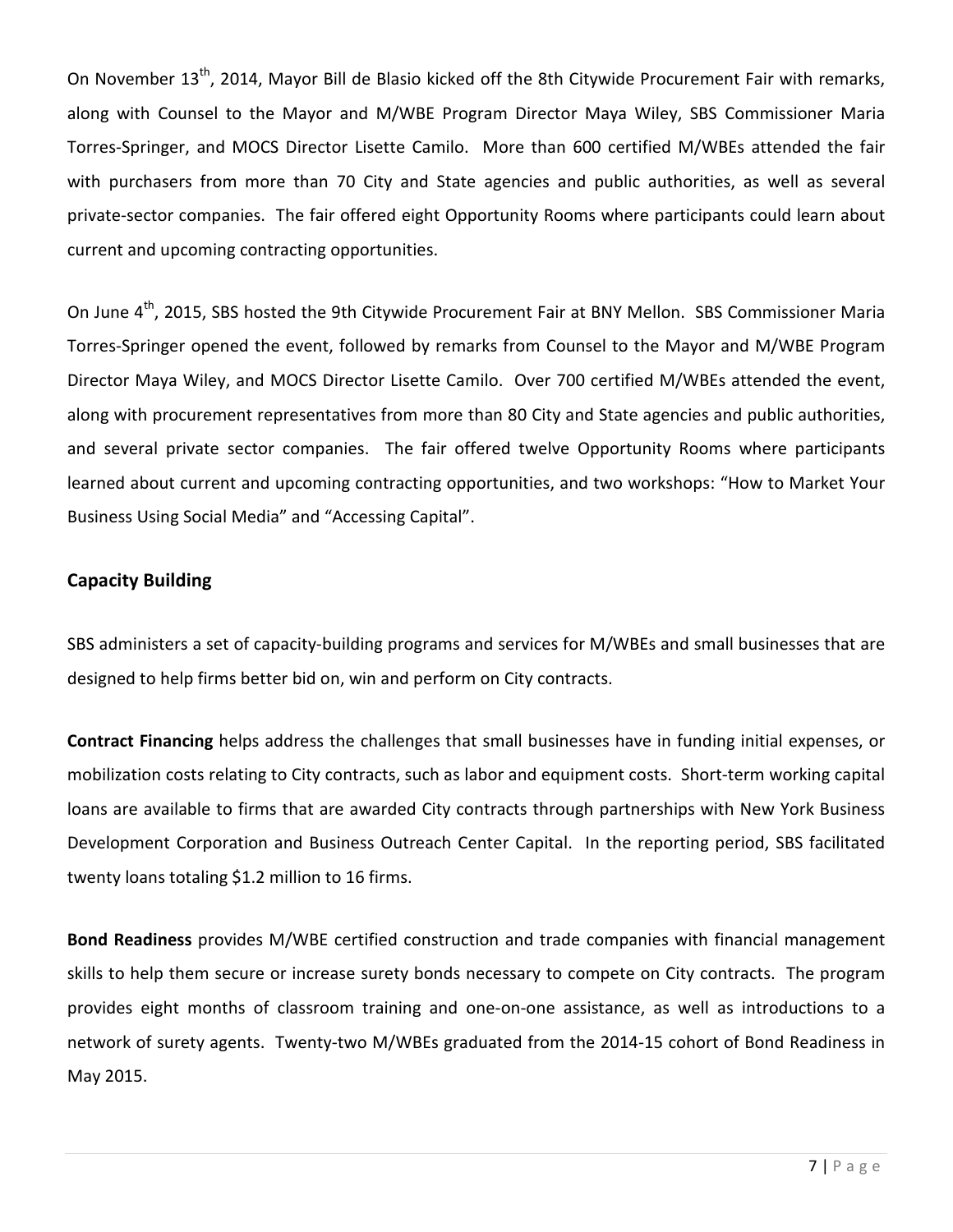**NYC Construction Mentorship** provides certified construction firms with greater access to City construction opportunities. Each firm receives eight months of classroom instruction and one-on-one mentorship, a business assessment and a custom growth plan for their business. Eighteen M/WBEs graduated from the 2014-15 cohort of NYC Construction Mentorship in May 2015.

Through **NYC Teaming**, M/WBEs and other small businesses learn how to partner with other firms in order to be able to bid on larger or new market contract opportunities. In partnership with American Express OPEN, the division of American Express that provides assistance to small business owners, SBS offers a series of workshops and webinars that review different types of teaming arrangements, financial and legal issues, responding to RFPs and bids and marketing to potential partners. The series culminates in a matchmaking event that facilitates industry-specific networking, brings firms together with City agency procurement representatives and prime contractors, and provides open RFPs and bids for participants to review with potential partners. In the reporting period, SBS held one webinar with seventeen attendees and four workshops attended by 124 participants.

The **Corporate Alliance Program (CAP)** helps connect firms with contracting opportunities in the private sector in collaboration with ten corporate partners. Becoming a supplier to a large corporation is a major step forward for any small business, providing not only income but credibility, stability, and business relationships that come with experience. With its CAP partners, SBS offers a workshop series that addresses key issues small businesses face when trying to break into the corporate supply chain. During the reporting period, CAP held six workshops related to corporate procurement and contracting opportunities attended by 263 businesses.

**Strategic Steps for Growth** is a nine-month executive education program designed for M/WBEs, offered in partnership with the Berkley Center for Entrepreneurship & Innovation at the NYU Stern School of Business. An industry-specific class is also offered for business owners in the media, entertainment and technology fields. The program provides participants with a new professional network, including business experts, university professors, and other business owners, and offers guidance for every aspect of business operations as well as a focus on capacity-building for City and government contract opportunities for the enrolled M/WBEs and on private-sector opportunities for the enrolled media & entertainment firms. Participants learn the strategic skills needed to run a growing company, and create a custom, three-year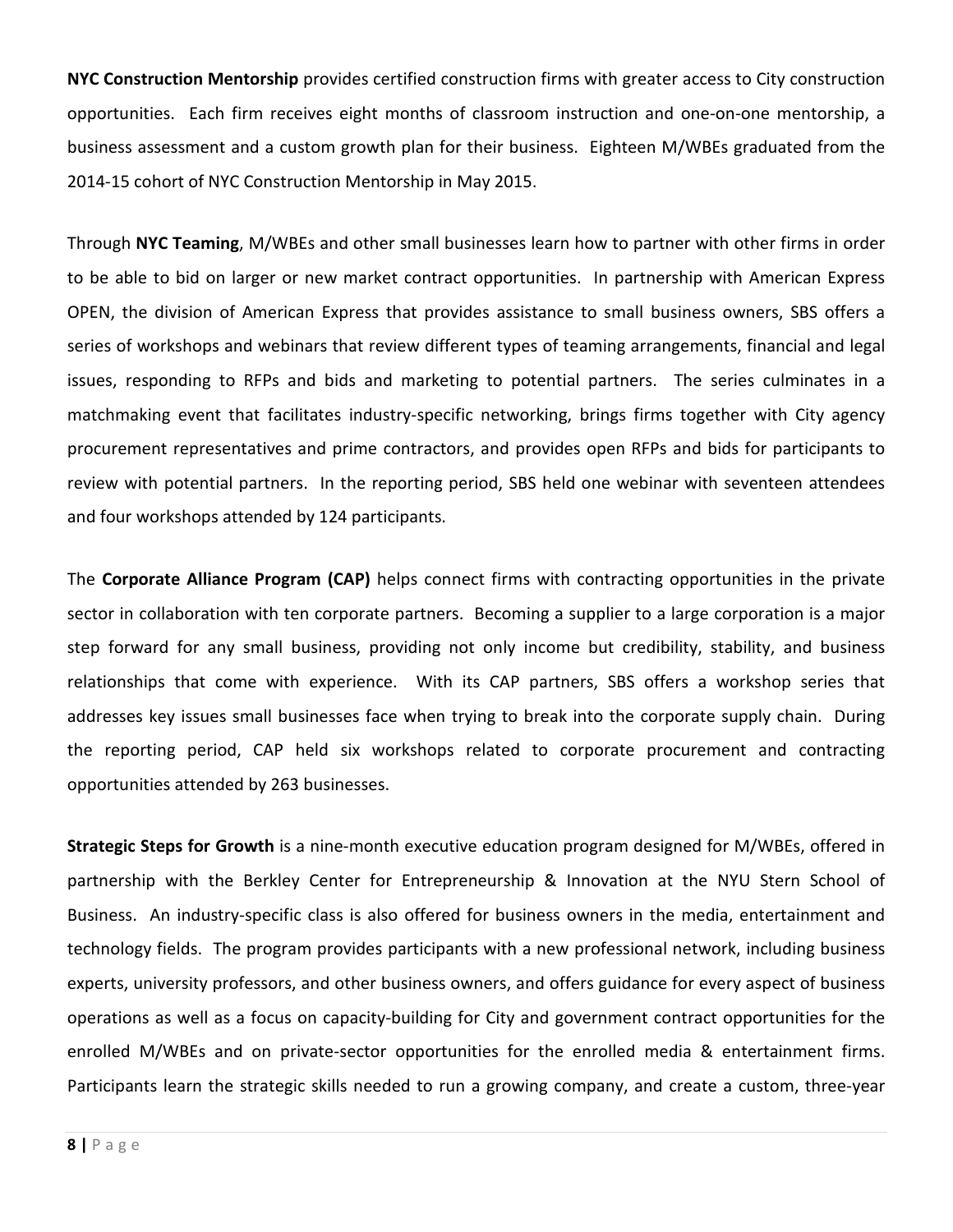growth plan for their businesses. In the reporting period, thirteen M/WBEs graduated from the 2014-15 cohort.

SBS and the Department of Housing Preservation and Development (HPD) co-sponsored HPD's new initiative, the **HPD Building Opportunity Program**, which aims to help M/WBE developers refine their skills, gather the information needed to navigate the complex arena of real estate development, connect them to HPD and SBS resources, and ultimately compete for and execute HPD and other affordable housing real estate development projects. Twenty-eight firms graduated from the 2014-15 cohort of the HPD Building Opportunity Program in April 2015.

#### **Program Compliance**

To ensure that all agency staff responsible for purchasing activities are familiar with the M/WBE program and their agency's goals, SBS and MOCS conduct monthly agency training sessions at the Citywide Training Center and specific trainings at agency offices. During FY 2015, 444 procurement professionals from 26 agencies attended 15 classes. The topics included Local Law 1 implementation, strategies and best practices used to identify M/WBEs for contract opportunities, Online Directory training, and enhancing M/WBE procedures for contracts under \$100,000.

In the reporting period, SBS finalized the compliance audits of 5% of prime contracts subject to participation goals awarded in FY 2012 and FY 2013, and 5% of subcontracts awarded to M/WBE firms during the same period. Fourteen prime contracts and twelve subcontracts were audited for the FY 2012 period, and fourteen prime contracts and ten subcontracts were audited for the FY 2013 period. The findings from the audits were reviewed and shared with the selected agencies to ensure continued compliance with the program requirements by both City agencies and prime contractors. Additionally, SBS began the first audit of 5% of prime contracts subject to Local Law 1 awarded in FY 2014, and 5% of subcontracts awarded to M/WBE firms during the same period.

LL 1 created the position of "Director" to perform enhanced oversight functions. As required by the law, Director Maya Wiley convened four quarterly M/WBE compliance meetings with agency M/WBE officers and commissioners to discuss M/WBE utilization and agency initiatives to increase performance: on September 30, 2014, attended by 49 staff members representing 20 agencies; on December  $5^{th}$ , 2014,